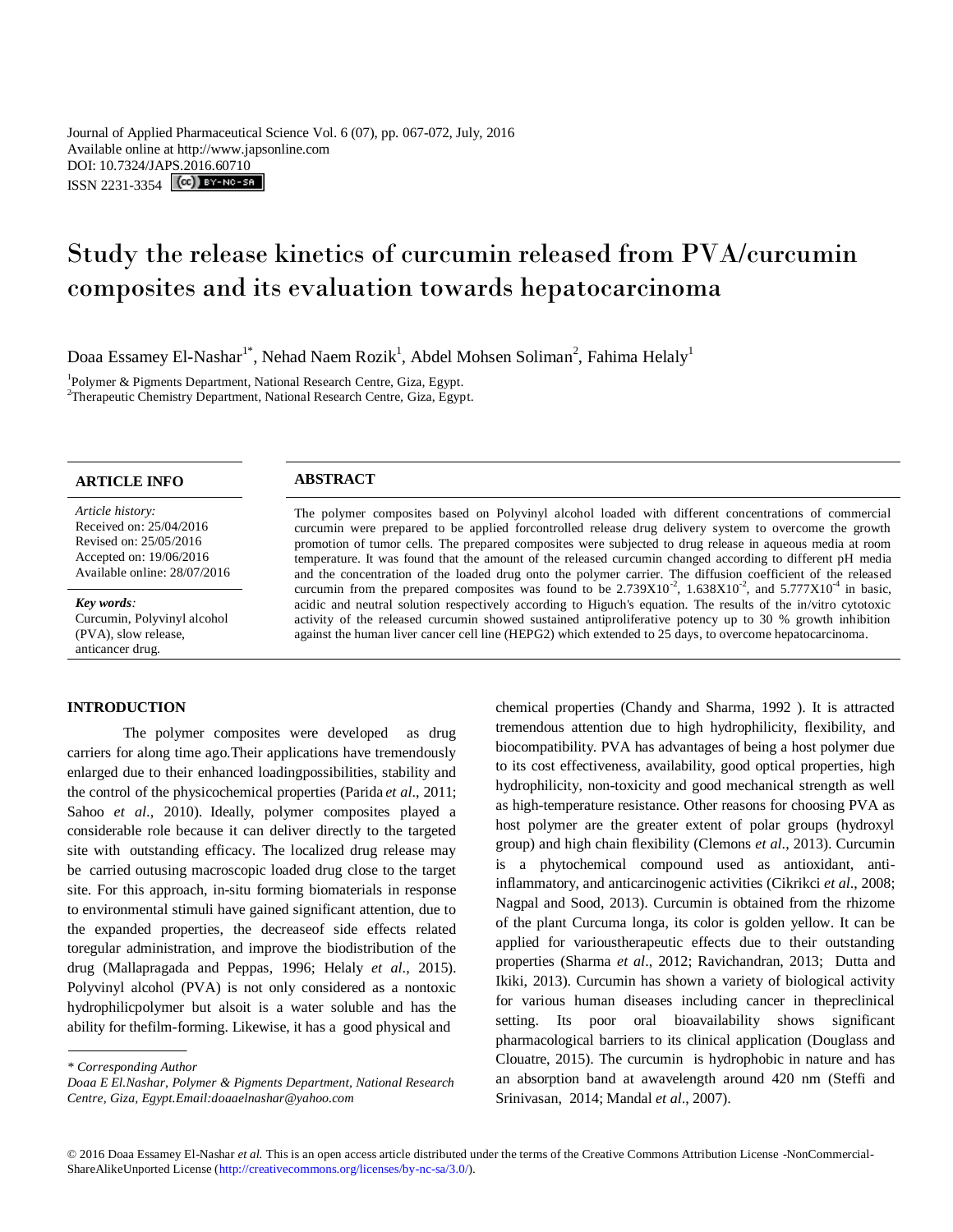The aim of the present work focus on film prepared frompoly (vinyl alcohol) (PVA)/curcumin composites by solution casting technique. Study the release rate of curcumin at different aqueous media as well as the release kinetics and diffusion mechanism according to Fick's law. Also, study the cytotoxic potency against the human liver cancer cell line (HEPG2).

#### **MATERIALS AND METHODS**

### **Materials**

Commercial Curcumin, tetrahydrofuran (THF), was supplied by BASF (Ludwigshafen, Germany). Polyvinyl alcohol (PVA) purchased from Aldrich Co., Germany and Pluronic was purchased from BASAF as a surfactant.

- Sulfuric acid with density 1.84  $\text{g cm}^{-3}$  and boiling point 337 °C was supplied by Aldrich Company, Germany.
- Sodium hydroxide pellets are odorless, white, solid hemispheres of uniform diameter and thickness with melting point 318.4 °C was supplied by Sigma-Aldrich.

#### **Preparation of films with drug loading**

The PVA was dissolved in aqueous solution by using THF, heated in a water bath and stirred for 30 min. The solution was casted into a Petri dish and different concentrations of curcumin 1, 2 and 3% w/w solid were added to the PVA solution, all the samples were prepared in the presence of a pluronic surfactant. The resulting solution was stirred thoroughly for few hours until a homogeneous yellow color solution is obtained. The solution was eventually poured on glass Petri dish and dried in an oven at  $60^{\circ}$ C to obtain a free-standing film. The structure formula of curcumin is shown in Figure 1 in the enol and diketones forms.



**Fig. 1:** The structure of Curcumin.

### **Drug Release Mechanism from Matrices**

From time to time, various authors have proposed several types of drug release mechanisms from matrices. It has been proposed that drug release from matrices usually implies water penetration in the matrix, hydration, swelling, diffusion of the dissolved drug (polymer hydro fusion), and/or the erosion of the gelatinous layer. Several kinetic models relating to the drug release from matrices, selected from the most important mathematical models, as illustrated equations from (1-7). However, it is worth to mention that the release mechanism of a drug would depend on the dosage from selected polymer, pH of aquatic media, and nature of the drug and polymer type.

- 1. Zero Order Kinetics (Xu and Sunada, 1995).  $W = Klt$  (1)
- 2. First Order Kinetics (Xu and Sunada, 1995, Ritger and Peppas, 1987).

$$
Ln (100 - W) = Ln 100 - k2t
$$
 (2)

3. Hixon-Crowel's Cube- Root Equation (Erosin Model) (Ritger and Peppas, 1987).

 $(100 - W)$   $1/3 = 100$   $1/3 - k$  3t (3)

4. Higuchi's Square Root of Time Equation (Diffusion Model) (Higuchi, 1963).  $W = kA_t$  (4)

$$
W = K4t \tag{4}
$$

5. Power Law Equation (Diffusion/ Relaxation model) (Kulkarni *et al*., 1999).  $Mt/M\infty = k5tn$  (5)

The empirical equation for analyzing both Fickian and non-Fickian release of drug from polymeric delivery systems is represented as (Chime *et al*., 2013):

$$
Mt/M\infty = ktn \tag{6}
$$

The logarithm form of equation 6 could be written as:

$$
Log (Mt/M\infty) = Log k + n Log t \tag{7}
$$

Where Mt/M∞ is a fraction of drug released at time t, n is diffusion exponent indicative mechanism of transport drug through the polymer, K is kinetic constant depends on incorporating structure and geometric characteristics of the delivery system. The release exponent  $n \leq 0.5$  according to Fickian diffusion release from the slab,  $0.5 < n < 1.0$  for non-Fickian release (anomalous), this means that drug release followed both diffusion and erosion controlled mechanism and  $n = 1$  for zero order release, where drug release is independent of time as described previously (Parida *et al*., 2011, Chime *et al*., 2013). Also, 0.45 < n < 1.0 for non-Fickian release (anomalous) and  $0.43 < n < 1.0$  for non-Fickian release (anomalous).

#### **Characterization techniques**

#### *Fourier-transform infrared (FTIR) spectroscopy*

The FTIR spectra of samples were obtained using a Jascow (Japan) FTIR 430 series infrared spectrophotometer equipped with KBr discs.

### **Leaching rate**

The leaching rate technique used was similar to that described by Marson 1969. The prepared composites of poly (vinyl alcohol) (PVA)/ curcumin were used in the form of films of 1x0.5x1.5 mm side lengths and total surface area of about 5.5 mm 2 . Each sample was immersed in 50 ml of different aquatic media, distilled water, acidic and alkaline solutions, at room temperature and it was kept at specific PH. The amount of drug released was determined spectrophotometrically at a wavelength  $\sim$ 416 nm for the investigated drug in distilled water, acidic and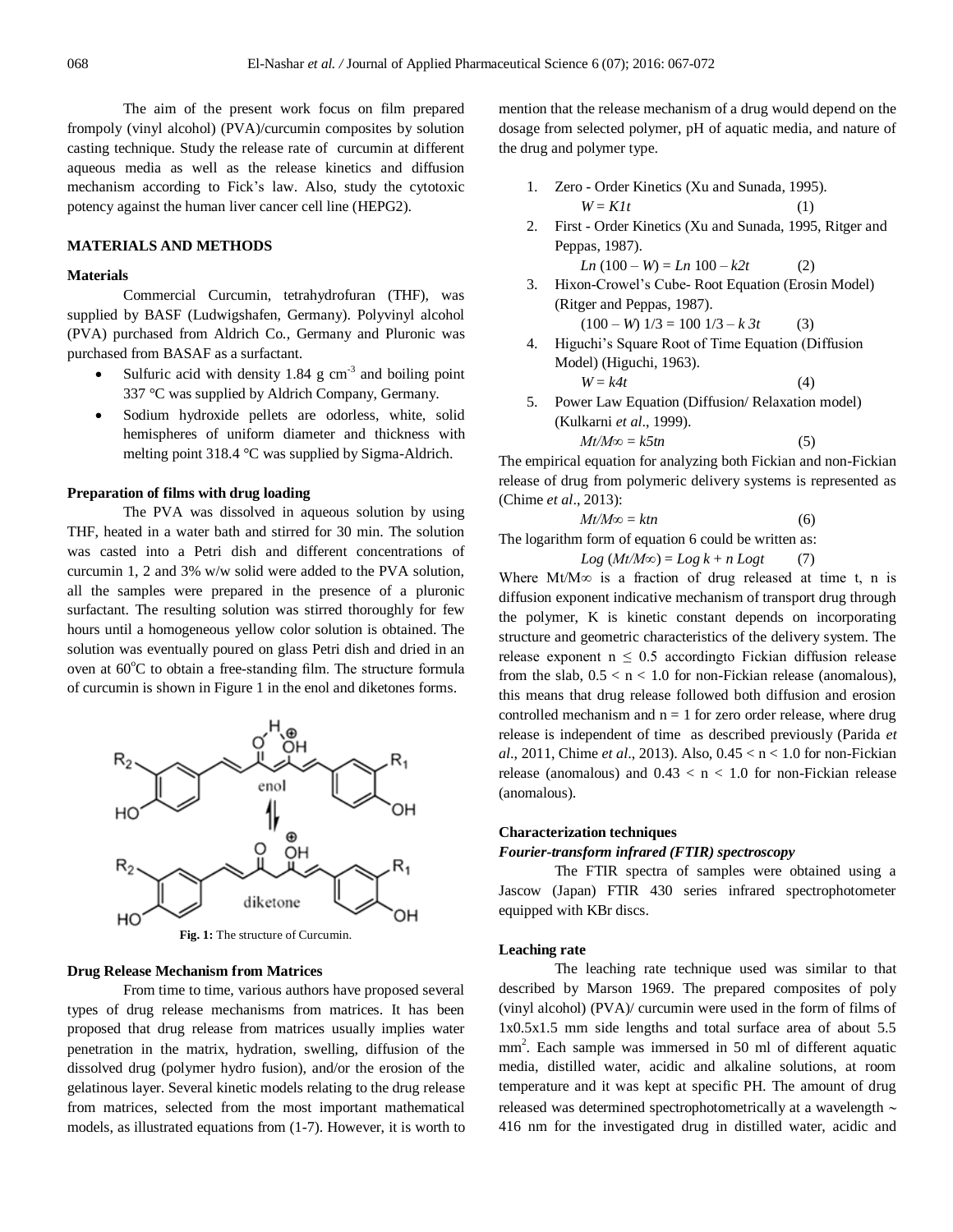alkali solutions, respectively. The used spectrophotometer was UV-240 1PC Visible VIS. The calibration standard is shown in **Figure 2**.



**Fig. 2:** The standard curve of curcumin at absorbance 416 nm

# **Anti-proliferative assay of the released curcumin against HEPG2 cell line**

Measurement of potential cytotoxicity was done using SRB assay (Skehan *et al*., 1990). The timely released curcumin was subjected to a screening system for evaluation of its antiproliferative activity against human liver cancer cell line HEPG2.

#### **RESULTS AND DISCUSSIONS**

#### **FTIR Spectroscopy**

FTIR was utilized to evaluate the prepared polymer composites. In **Figure 3**, the strong peak observed at the range of 800-1100  $\text{cm}^{-1}$  which was corresponding to the stretching mode of vinyl bonds.



The –CH stretching vibration of the polymer backbone is manifested through peaks at 2936-2969 cm<sup>-1</sup>.

The peak at 1625 and 3407  $\text{cm}^{-1}$  corresponding to C=O and O-H bending vibrations respectively (Liandong *et al*., 2012). The presence of peaks at  $1625 \text{ cm}^{-1}$  showed the presence of carbonyl groups C=O of curcumin and the vibrational bands at around  $1034 \text{ cm}^{-1}$  can be due to C-O stretching. The broad band

showed in the range from  $3200$  to  $3550 \text{ cm}^{-1}$  is correlated to the stretching O-H. The ether bands of the pluronic can be obtained near 1100 cm<sup>-1</sup> spectral region.

# **Study the release rate of curcumin from the investigated composites**

It is interesting to evaluate the release rate of curcumin loaded with different concentrations on PVA. The synthesized PVA/ curcumin composites were examined by immersing samples in distilled water (50 ml) at 25 °C for various time periods. **Figure 4** represents the leaching rate of curcumin according to the time of exposure. The leaching rate was expressed by  $\mu$ g/mm<sup>2</sup> day<sup>-1</sup>. The results illustrated that fast release was observed in the first days, their sustained release was extended at a higher rate for 17 days. After that, the rate of release was decreased up to 25 days (Gadekar *et al*., 2012). Although, the release behavior of the investigated formulas is similar to each other, the released amount was changed according to the curcumin content through the tested composites. The amount of release was increased as the loading of curcumin increased.

The type of release depended on the diffusion of distilled water inside the samples and dissolution of the soluble drug outside upon immersed in distilled water. The curcumin particles readily migrate from the matrix into the solution. The pore-like structures and some tortuous path were formed into the composite matrix and consequently, sufficient rapid curcumin release was obtained. These lead to the increase of the dispersion of water to the pore structures. This process was continued although the rate of lose usually varied according to the tortoise passes and growing pore structure (Rahman *et al*., 2014; Suresh *et al*., 2014).



Fig. 4: The release rate of curcumin from the investigated PVA/ curcumin composites in distilled water

#### **Study the release rate in aqueous media of different pH values**

Figures 5 and 6 show the release pattern of curcumin. It is shown that the amount of release rate varied as the pH values of the media changed. The basic media and acidic media were adjusted using sodium hydroxide (NaOH) and sulfuric acid  $(H<sub>2</sub>SO<sub>4</sub>)$ , respectively. The sustained release extending to about 25 days. The release rate was increased in basic, acidic and decreased in the neutral one. The release was decreased according to the following order:  $pH 9 > pH 4 > pH 7$ .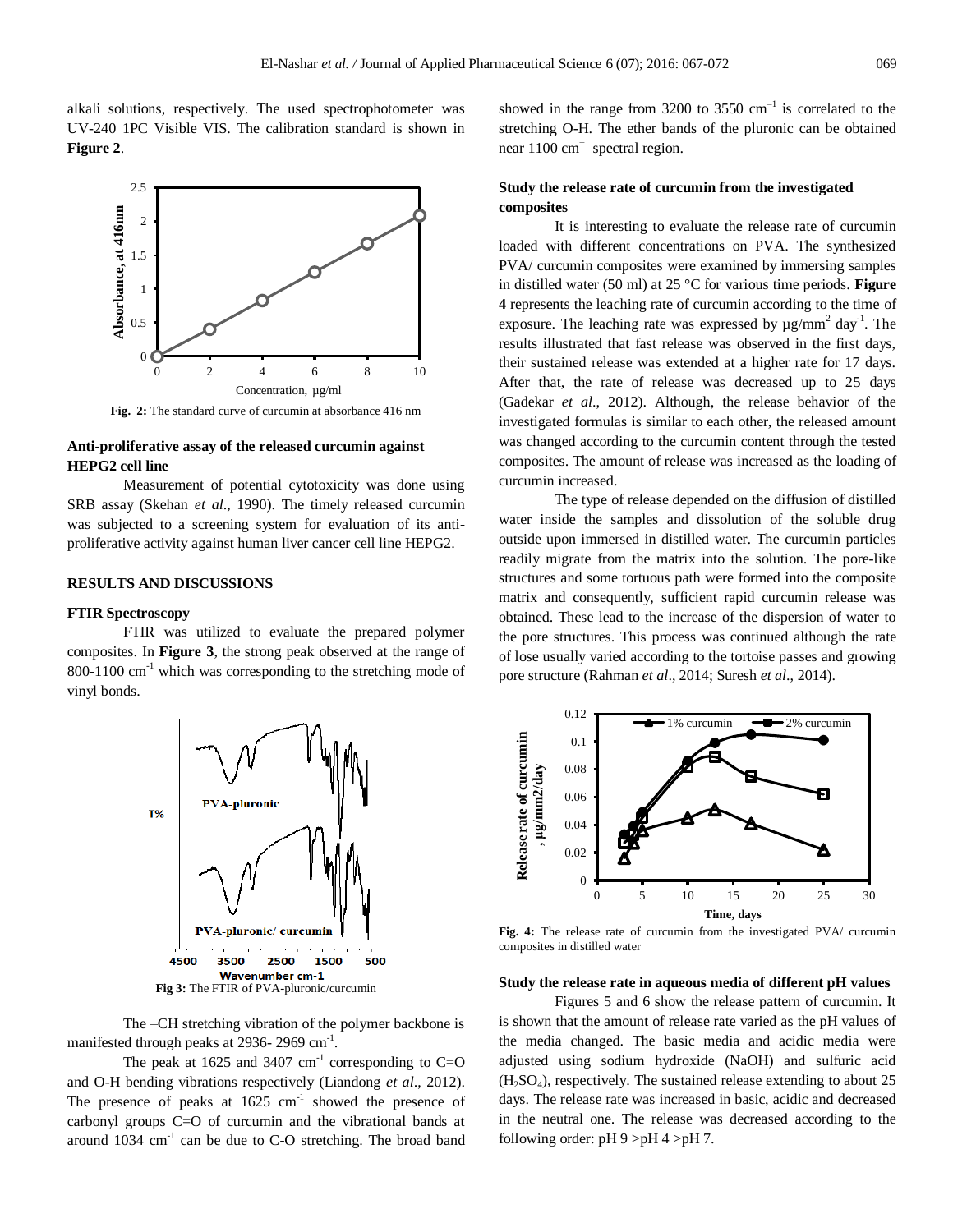

**Fig 5:** The release rate of curcumin from the investigated PVA/ curcumin composites in alkaline aqueous media

These behaviors were due to the lower solubility of curcumin in distilled water but the solubility increased in both acidic and alkaline media (Shah *et al*., 2008).



**Fig. 6:** The release rate of curcumin from the investigated PVA/ curcumin composites in acidic aqueous media

Also, it was observed that the release obtained from the sample containing (3 %) curcumin was higher than that released from the sample containing (1 %).

#### **The release kinetics of the curcumin**

The release kinetics of the PVA loaded with curcumin was studied according to the Higuchi's equation. Higuchi developed models (Kalam *et al*., 2007, Helaly *et al*., 2013) to determine the soluble dispersed curcumin material in the polymer matrix according to the following equation (8):

$$
Mt = A(2DTCsCo) 1/2
$$

Where, Mt is the accumulated amount of release curcumin at time T; A is the surface area; D is the diffusion coefficient; Cs is the solubility of curcumin; Co is the initial dose of the drug; T, the time. The leaching rate of curcumin was measured spectrophotometrically at varies aqueous media and the observed data are presented in Table 1. From Table 1, it can be shown that (D) of the investigated compounds are arranged as follows: Basic medium >acidic medium> neutral.

The more the diffusion coefficient is, the higher the release rate will be (Helaly *et al*., 2013). Consequently, the higher solubility of curcumin improved its diffusion coefficient and increased its release rate. Additionally, the higher degree of solubility of the drug is, the higher the release of the drug molecules will be (Helaly *et al*., 2013). Therefore, the diffusion was highly attributed to the characteristics of the composition of materials and the type of aqueous media.

**Table 1:** The diffusion coefficient (D) of curcumin released from theprepared PVA/curcumin compositesin different media and different concentrations

| <b>Mediums</b>             | Curcumin        |                 |                 |  |  |
|----------------------------|-----------------|-----------------|-----------------|--|--|
|                            | $1\%$           | $2\%$           | 3%              |  |  |
| NaOH                       | $2.346x10^{-2}$ | $2.499x10^{-2}$ | $2.739X10^{-2}$ |  |  |
| $H_2SO_4$                  | $1.559x10^{-2}$ | $1.609x10^{-2}$ | $1.638X10^{-2}$ |  |  |
| Distilled H <sub>2</sub> O | $3.745x10^{4}$  | $5.639x10^{4}$  | $5.777X10^{-4}$ |  |  |

#### **The Kinetics of Drug Release**

The kinetic of the drug release was estimated from the relation between the cumulative release and time period (Vimala *et al*., 2011), according to an exponential equation (6) as shown in Figure 7a, b and c. Where, Mt/M∞ represents the fractional drug release for t time, k is a constant which characterizes the drugpolymer system and n is an empirical parameter portraying the release mechanism.



**Fig. 7:** The cumulative release of curcumin from the prepared composites according to time in a- alkaline medium b- acidic medium c- distilled water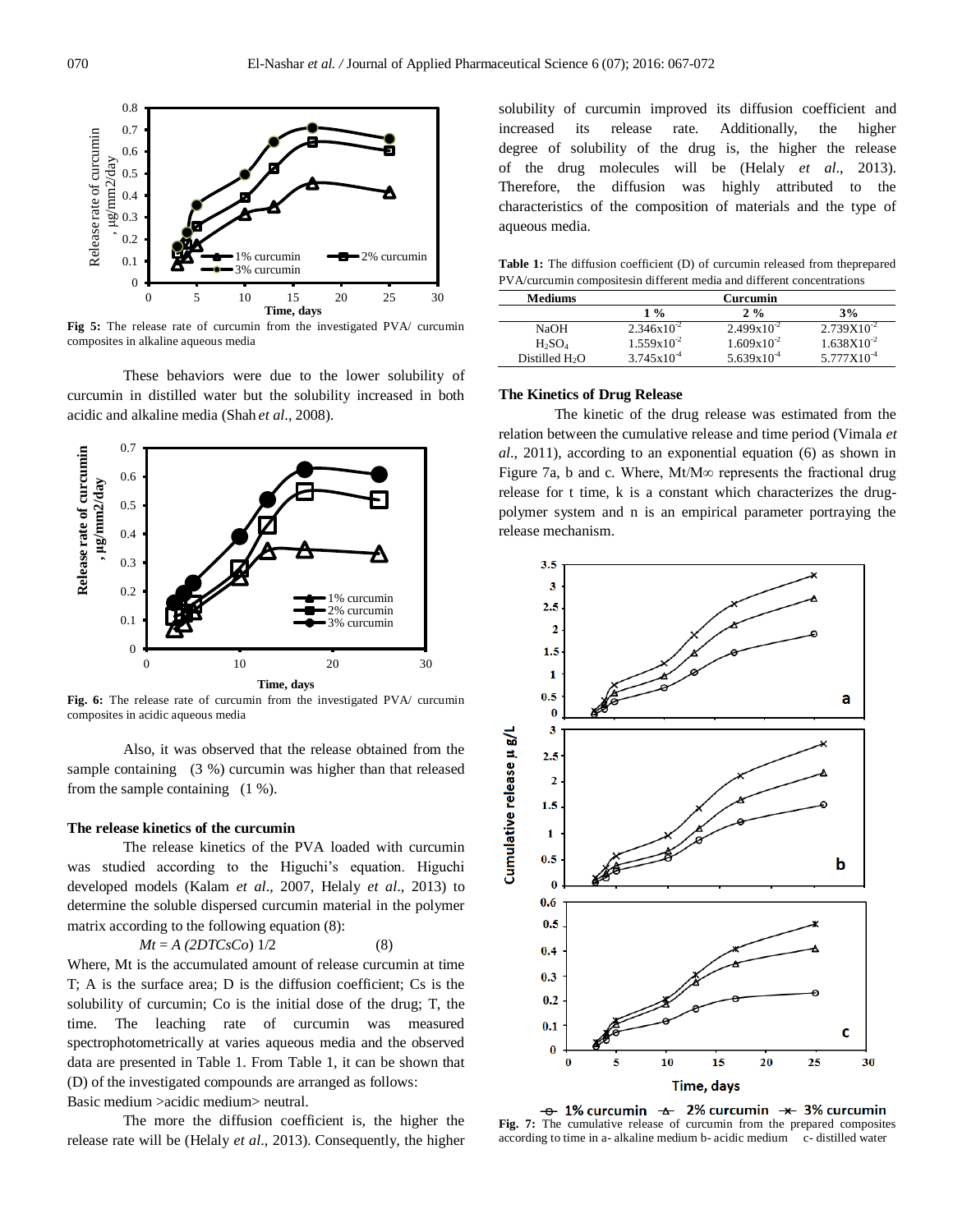The amounts of n and k for all the investigated composites are estimated and these data are given in Table 2.

The values of k and n are depended on the percentage of drug loading and the polymer content of the matrix. It was found that, the values of 'k' for the prepared composites containing various amount of drug ranging from 0.415 to 0.659 for alkaline medium, 0.332 to 0.608 for acidic medium and 0.022 to 0.101 for neutral medium, respectively. However, the composites which loaded with drug exposed 'n' values ranging from 0.401 to 0.475foralkaline medium and 0.445 to 0.49for acidic medium (Table 2). It is indicated that, the release exponent  $n \leq 0.5$ according to Fickian diffusion release from the sample. The n values for neutral solution varying from 0.503 to 0.732which shows that  $0.5 < n < 1.0$  for non-Fickian release (anomalous), this means that release of drug go ahead both diffusion and erosion controlled mechanisms (Chime *et al*., 2013) as well as when n = 0.5, the drug diffused and released from the polymeric matrix with a quasi-Fickian diffusion mechanism (Parida *et al*., 2011; Chime *et al*., 2013).

**Table 2:** Release kinetic parameters of the prepared composites in different media and different concentrations.

|                            | K             |       |       | n     |       |       |
|----------------------------|---------------|-------|-------|-------|-------|-------|
| <b>Mediums</b>             | $\frac{9}{6}$ | $2\%$ | 3%    | $1\%$ | 2%    | 3%    |
| <b>NaOH</b>                | 0.415         | 0.605 | 0.659 | 0.475 | 0.469 | 0.401 |
| $H_2SO_4$                  | 0.332         | 0.519 | 0.608 | 0.49  | 0.466 | 0.445 |
| Distilled H <sub>2</sub> O | 0.022         | 0.062 | 0.101 | 0.732 | 0.589 | 0.503 |

## **The bioassay study of the released curcumin from the investigated polymer**

The antiproliferative activity of curcumin release from PVA loaded with curcumin was tested against human liver cancer cell line HEPG2.

Table 3 represents the efficacy of curcumin leached from the prepared composites on the growth inhibition and survival of HEPG2 liver cell line.

It is clear from the table that in vitro cytotoxic activity of the released curcumin showed sustained antiproliferative potency up to 30 % growth inhibition against the human liver cancer cell line (HEPG2) which extended to 25 days. These results are in accordance with previous work indicated that curcumin selectively kills tumor cells (Ravindran *et al*., 2019).

**Table 3:** Effect of curcumin released from the prepared PVA/curcumin compositeson human liver cancer cell line (HEPG2).

| <b>Release time Days</b> | Surviving % | <b>Inhibition</b> |  |
|--------------------------|-------------|-------------------|--|
|                          | 70          | 30                |  |
|                          | 70          | 30                |  |
|                          | 73          | 27                |  |
| 10                       | 73          | 27                |  |
| 13                       | 72          | 28                |  |
|                          | 72          | 28                |  |
| 25                       |             | 29                |  |

#### **CONCLUSION**

Slow release technique is a good mean for fighting cancer cell line. PVA was recommended as a good carrier for curcumin to sustained release over 25 days. The release rate for curcumin was affected by pH values of the aqueous media. The investigated biodegradable polymer loaded with curcumin composites (PVA/curcumin) gave a promising result on human liver cancer cell HEGP2.

#### **REFERENCES**

Chandy T, Sharma CP. Prostaglandin E1-Immobilized poly (vinyl alcohol) blended chitosan membranes: blood compatibility and permeability proper ties. J Appl Polym Sci, 1992; 44: 2145-2156.

Chime SA, Onunkwo GC, Onyishi II. Kinetics and Mechanisms of Drug Release from Swellable and Non Swellable Matrices: A Review. Res J Pharm Biol Chem Sci, 2013; 4(2): 97-103.

Cikrikci S, Mozioglu E, Yılmaz H. Biological activity of curcuminoids isolated from Curcuma longa. Rec Nat Prod, 2008; 2: 19– 24.

Clemons C, Sedlmair J, Illman B, Ibach R, Hirschmugl C. Chemically imaging the effects of the addition of nanofibrillated cellulose on the distribution of poly(acrylic acid) in poly(vinyl alcohol). Polym, 2013; 54(8): 2058-2061.

Douglass BJ, Clouatre DL. Beyond yellow curry: assessing commercial curcumin absorption technologies. J Am Coll Nutr, 2015; 34(4): 347–358.

Dutta AK, Ikiki E. Novel drug delivery systems to improve bioavailability of curcumin. J Bioequiv Availab, 2013; 6: 1-9.

Gadekar R, Saurabh MK, Thakur GS, Saurabh A. Study of formulation, characterisation and wound healing potential of transdermal patches of curcumin. Asian J Pharm Clin Res, 2012; 5: 225-230.

Helaly FM, El-Nashar DE, Khalaf AI, Abdel Hamid HF, Abd El-Moez SI, Soliman AM. Slow Release of 5-fluorouracil from Natural Polymeric Composites as Controlled Drug Delivery. Int J Pharm Sci Rev Res, 2015; 30(1): 137-142.

Helaly FM, Khalaf AI, El-Nashar DE. Starch cellulose acetate co-acrylate (SCAA) polymer as a drug carrier. Res Chem Intermed, 2013; 39: 3209-3220.

Helaly FM, Mourad RM, Abdel Hamid HF, Abd El-Moez, SI, Soliman AM. Monitoring the efficiency of 5- fluorouracil released from synthesized composite of poly β- amino ester as antitumor and antibacterial. WJPR, 2015; 4(7): 205-213.

Higuchi T. Mechanism of sustained action medication. Theoretical analysis of rate of release of solid drugs dispersed in solid matrices. J Pharm Sci, 1963; 52(12): 1145-1149.

Kalam MA, Humayun M, Parvez N, Yadav S, Garg A, Amin S, Sultana Y, Ali A. Release kinetics of modified pharmaceutical dosage forms. A review. C J Pharm Sci, 2007; 1: 30–35.

Kulkarni AR, Soppimath KS, Aminabhavi TM. Controlled release of diclofenac sodium from sodium alginate beads crosslinked with glutaraldehyde. Pharm Acta Helv, 1999; 74: 29-36.

Liandong H, Yanhong J, Feng N, Zheng J, Xun Y, Kuiliang J. Preparation and enhancement of oral bioavailability of curcumin using microemulsions vehicle. J Agric Food Chem, 2012; 60: 7137−714.

Mallapragada SK, Peppas NA. Dissolution nechanism of semi crystalline poly (vinyl alcohol) in water. J Polym Sci, Part B: Polym. Phys, 1996; 34**:** 1339- 1349.

Mandal V, Mohan Y, Hemalatha S. Optimization of curcumin extraction by microwave assisted in vitro plant cell bursting by orthogonal array designed extraction process and HPTLC analysis. Pharmacogn Mag, 2007; 3: 132-138.

Marson FJ. Anti-fouling paints. I. Theoretical approach to leaching of soluble pigments from insoluble paint vehicles. J Appl Chem, 1969; 19: 93-99.

Nagpal M, Sood S. Role of curcumin in systemic and oral health: An overview. [J Nat Sci Biol Med.](http://www.ncbi.nlm.nih.gov/pubmed/23633828) 2013; 4(1): 3-7.

Parida UK, Nayak AK, Binhani BK, Nayak PL. Synthesis and characterization of chitosan-polyvinyl alcohol blended with cloisite 30B